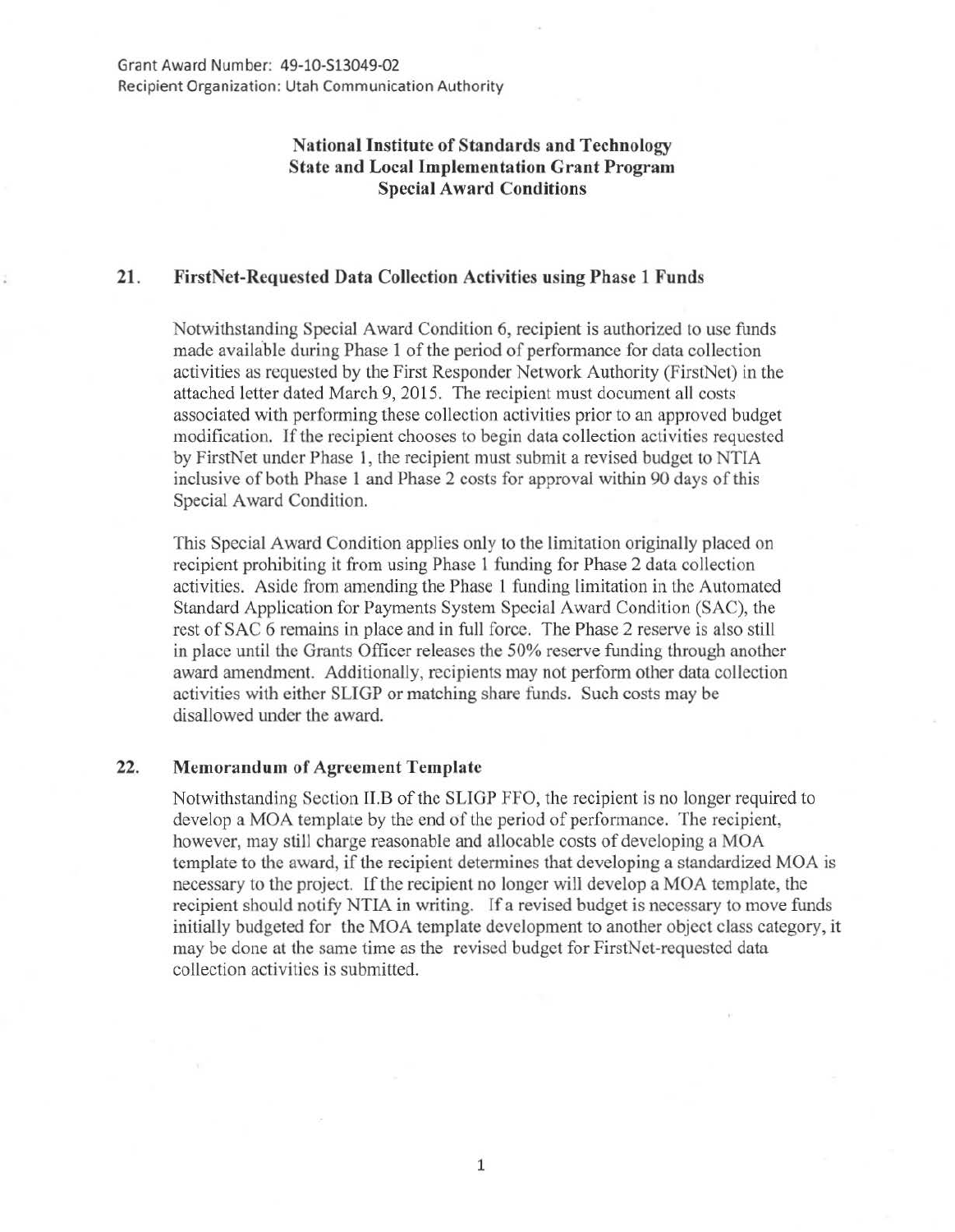

March 9, 2015

The Honorable Lawrence E. Strickling Assistant Secretary for Communications and Information U.S. Department of Commerce 1401 Constitution Avenue, N.W. Washington, D.C. 20230

RE: SLIGP Second Phase- Finalized Data Collection Elements

Dear Assistant Secretary Strickling:

The First Responder Network Authority (FirstNet) has confirmed its approach to data collection for the second phase of the State and Local [mplementation Grant Program (SLIGP) following meetings with, and the receipt of input from, the Siatc Single Points of Contact {SPOCs). Based on the processes and anticipated timing for the development of the Comprehensive Network Solution(s) Request for Proposal and State Plans for building, operating, and deploying the nationwide public safety broadband network, along wilh the feedback from many SPOCs, FirstNet has concluded that the attached data collection elements are those that would be useful for the second phase of SLIGP and will pursue accordingly.

The attached data elements are intended to maximize the collection of stakeholder inputs for FirstNet's planning process to help shape the Nationwide Public Safety Broadband Network acquisition and ultimately the State Plans that arc delivered to each Governor. In particular, FirstNct will request data from the States on five general topics:

- 1 ) Coverage -desired coverage areas and deployment phases
- 2) Users and Operational Areas information on potential user base and their operational areas
- 3) Capacity Planning- information on applications and data usage
- 4) Current Providers / Procurement information on current service providers, plans, and potential barriers to adoption
- 5) State Plan Decision- documentation of the process and potential barriers for State Plan decision-making

I thank you for your prompt attention to this matter and, as always, look forward to our ongoing partnership on SUGP endeavors.

Sincerely

TJ Kennedy Acting Executive Director First Responder Network Authority

Stephen fletcher, Associate Administrator for Public Safety  $cc:$ National Telecommunications and Information Administration